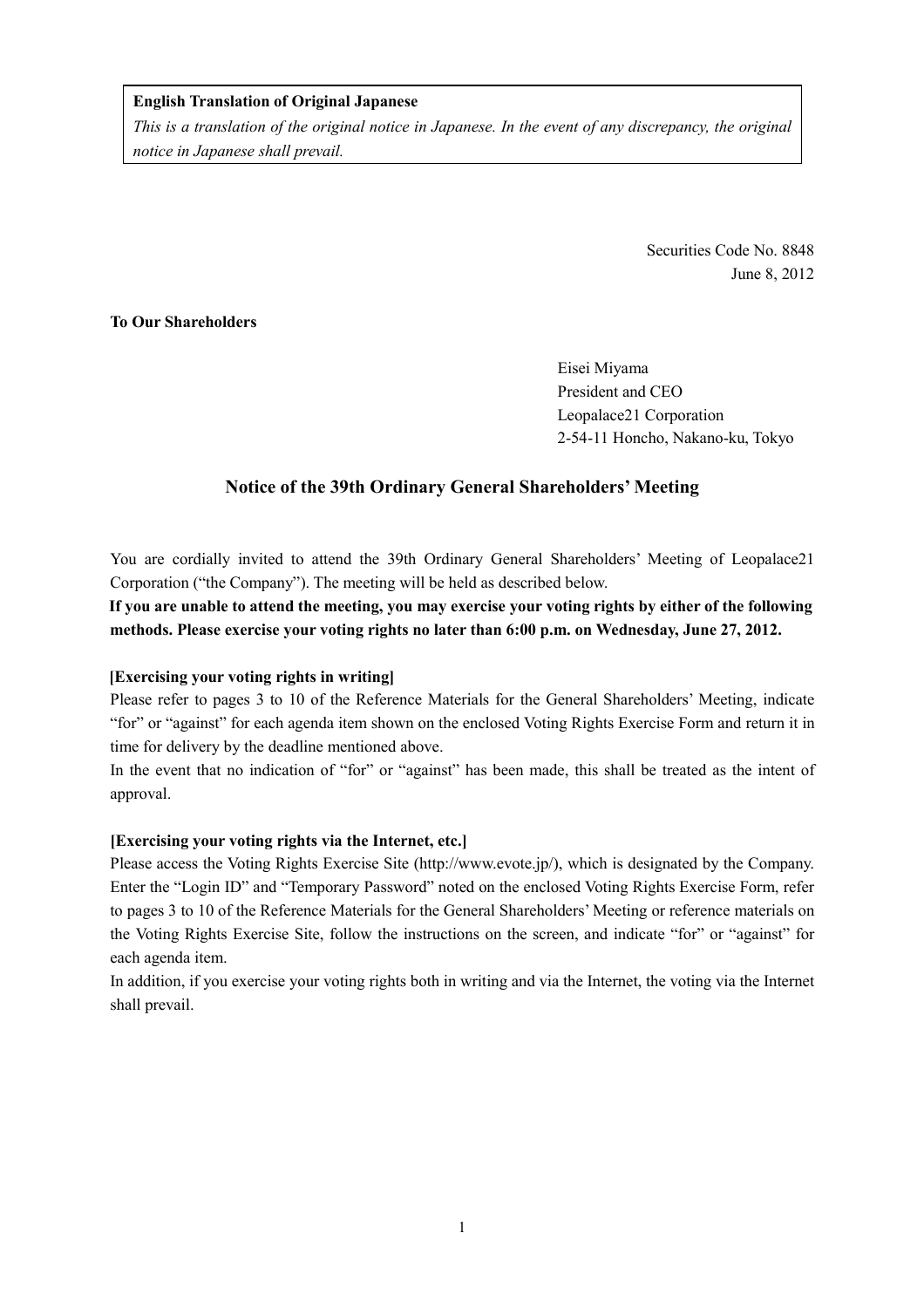#### **Details**

|    | 1. Date and Time: | June 28, 2012 (Thursday), 10:00 a.m.                                                                |
|----|-------------------|-----------------------------------------------------------------------------------------------------|
| 2. | <b>Place:</b>     | Leopalace21 Corporation, Head Office,<br>Event Hall on B1 floor<br>2-54-11 Honcho, Nakano-ku, Tokyo |

# **3. Agenda for the Meeting Matters to be reported:**

- 1. Report on the Business Report, Consolidated Financial Statements, and Results of Audit of the Consolidated Financial Statements by the Accounting Auditor and the Board of Corporate Auditors for the 39th Fiscal Term (from April 1, 2011 to March 31, 2012)
- 2. Report on Non-consolidated Financial Statements for the 39th Fiscal Term (from April 1, 2011 to March 31, 2012)

#### **Matters to be resolved**:

| <b>Proposal No. 1:</b> | Amendment to the Articles of Incorporation |
|------------------------|--------------------------------------------|
| <b>Proposal No. 2:</b> | Appointment of Eight (8) Directors         |
| <b>Proposal No. 3:</b> | Appointment of Two (2) Corporate Auditors  |

Note: For those attending the meeting in person, please present the enclosed Voting Rights Exercise Form at the reception desk.

Should any amendments be made to the Reference Materials for the General Shareholders' Meeting, the Business Report, Non-consolidated Financial Statements or Consolidated Financial Statements, such amendments will be posted on the Company website at http://www.leopalace21.co.jp/IR/. Trust banks and other nominee shareholders (including standing proxies) who have applied in advance to use the electronic voting platform operated by ICJ, Inc. (a joint-venture company established by Tokyo Stock Exchange, Inc. and others) may use this platform other than voting via the Internet to electronically exercise voting rights for the Company's General Shareholders' Meeting.

We would like to seek shareholders' understanding that an informal meet and greet and distribution of small gifts are not planned.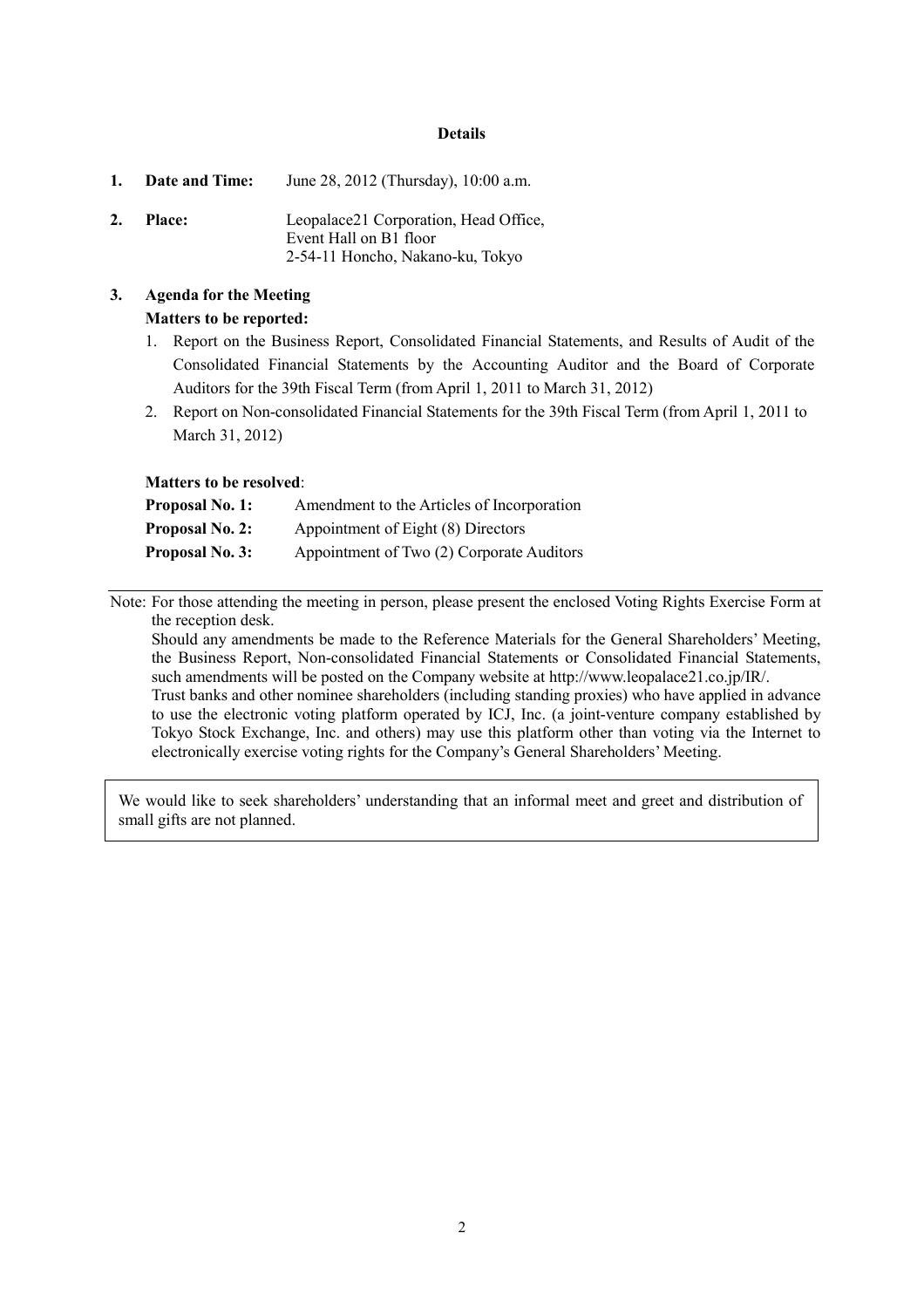# **Reference Materials for the General Shareholders' Meeting**

# **Proposal No. 1: Amendment to the Articles of Incorporation**

1. Rationale for amendment

The Company would like to add new items to the purpose in preparation for its diversification of business and for future business development.

## 2. Details of amendment

Details of the amendment are as follows.

|            | $(1.10)$ posed amendments are undermited  |                           |                                                                                                                                                                                                                                                                                                                                                                                                                                                                                                                                                                                                                                                    |  |  |
|------------|-------------------------------------------|---------------------------|----------------------------------------------------------------------------------------------------------------------------------------------------------------------------------------------------------------------------------------------------------------------------------------------------------------------------------------------------------------------------------------------------------------------------------------------------------------------------------------------------------------------------------------------------------------------------------------------------------------------------------------------------|--|--|
|            | <b>Existing Articles of Incorporation</b> | <b>Proposed Amendment</b> |                                                                                                                                                                                                                                                                                                                                                                                                                                                                                                                                                                                                                                                    |  |  |
|            | <b>Chapter 1 General Provisions</b>       |                           | <b>Chapter 1 General Provisions</b>                                                                                                                                                                                                                                                                                                                                                                                                                                                                                                                                                                                                                |  |  |
| Article 1. | <omitted></omitted>                       | Article 1.                | <as articles="" existent="" per="" the=""></as>                                                                                                                                                                                                                                                                                                                                                                                                                                                                                                                                                                                                    |  |  |
| (Purpose)  |                                           | (Purpose)                 |                                                                                                                                                                                                                                                                                                                                                                                                                                                                                                                                                                                                                                                    |  |  |
| Article 2. | $1-5$ < Omitted >                         | Article 2.                | $1-5 <$ As per the existent articles>                                                                                                                                                                                                                                                                                                                                                                                                                                                                                                                                                                                                              |  |  |
|            | <newly established=""></newly>            |                           | <b>Electricity business and</b><br><u>6.</u><br>management and operation thereof,<br>as well as businesses relating to<br>sale and purchase of electricity                                                                                                                                                                                                                                                                                                                                                                                                                                                                                         |  |  |
|            | $6-21$ < Omitted>                         |                           | $7-22$ <as articles="" existent="" per="" the=""></as>                                                                                                                                                                                                                                                                                                                                                                                                                                                                                                                                                                                             |  |  |
|            | <newly established=""></newly>            |                           | 23. Travel agency business under the<br><b>Travel Agency Act</b>                                                                                                                                                                                                                                                                                                                                                                                                                                                                                                                                                                                   |  |  |
|            | <newly established=""></newly>            |                           | 24. Home help service from among<br>disability welfare services under<br>the Services and Supports for<br>Persons with Disabilities Act<br>Visiting care for persons with<br>severe disabilities from among<br>disability welfare services under<br>the Services and Supports for<br>Persons with Disabilities Act<br><b>Activity support from among</b><br>disability welfare services under<br>the Services and Supports for<br>Persons with Disabilities Act<br>Comprehensive support for persons<br>with severe disabilities from among<br>disability welfare services under<br>the Services and Supports for<br>Persons with Disabilities Act |  |  |
|            | $22 - 31$ < Omitted>                      |                           | $25-34$ <as articles="" existent="" per="" the=""></as>                                                                                                                                                                                                                                                                                                                                                                                                                                                                                                                                                                                            |  |  |
|            | Articles 3. - 42. < Omitted>              |                           | Articles $3. -42. < As$ per the existent articles                                                                                                                                                                                                                                                                                                                                                                                                                                                                                                                                                                                                  |  |  |

(Proposed amendments are underlined)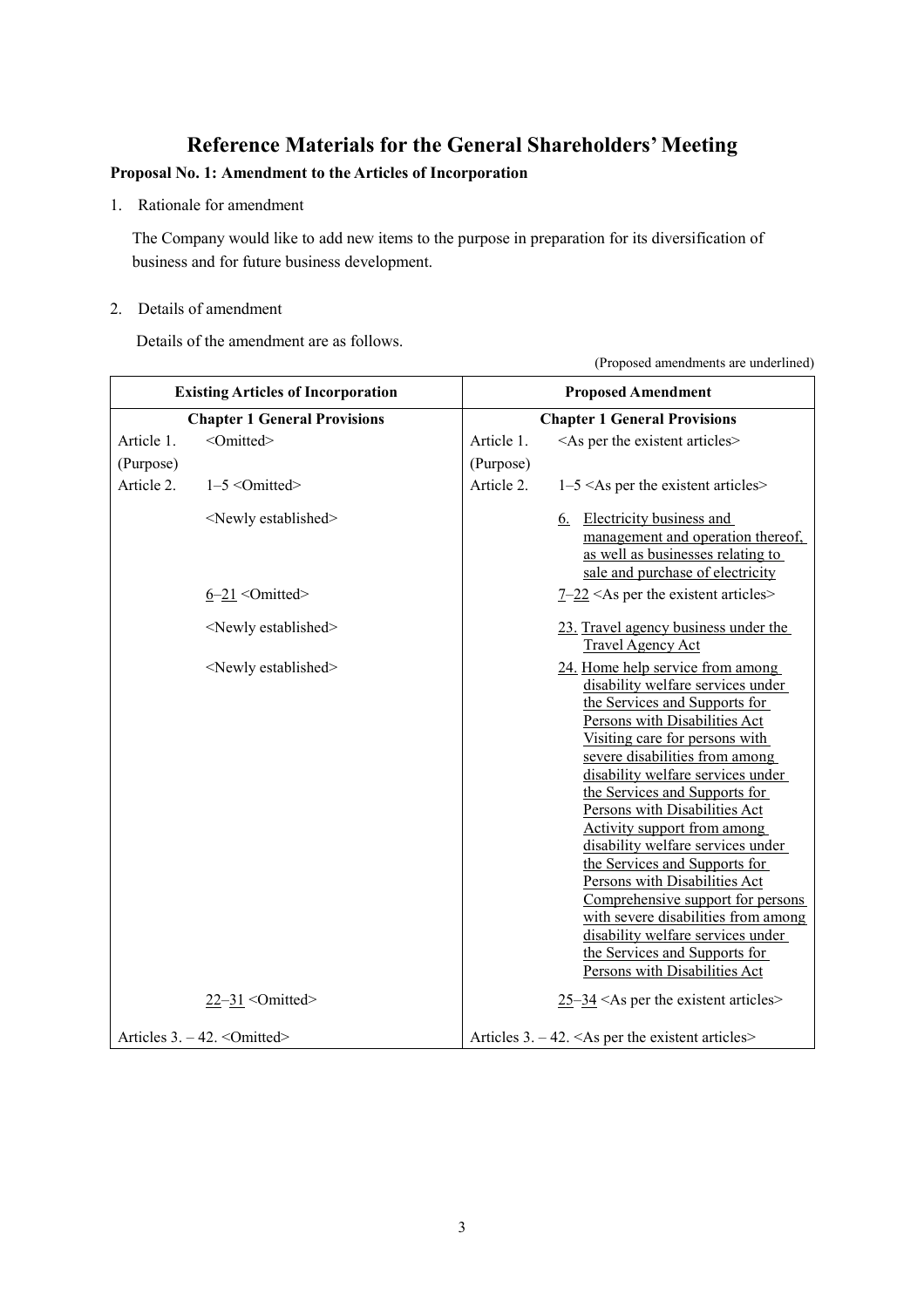# **Proposal No. 2: Appointment of Eight (8) Directors**

The term of office of all eight (8) Directors will expire at the conclusion of this Ordinary General Shareholders' Meeting. Accordingly, it is proposed that eight (8) Directors be reappointed.

| Candidate<br>number | Name<br>(Date of birth) |               | Career summary, and positions and duties in the Company<br>(Significant concurrent positions outside the Company)                                                                                                                                                       |                |
|---------------------|-------------------------|---------------|-------------------------------------------------------------------------------------------------------------------------------------------------------------------------------------------------------------------------------------------------------------------------|----------------|
|                     | Eisei Miyama            | October 1977  | Joined Leopalace21 Corporation                                                                                                                                                                                                                                          |                |
|                     | (November 13, 1957)     | April 1990    | Manager of the 3rd Sales Department, Leopalace21<br>Corporation                                                                                                                                                                                                         |                |
|                     |                         | June 1990     | Director, Leopalace21 Corporation                                                                                                                                                                                                                                       |                |
|                     |                         | January 1993  | Manager of the Saitama Sales Department, Leopalace21<br>Corporation                                                                                                                                                                                                     |                |
|                     |                         | January 1996  | Executive Director of Management, Leopalace21<br>Corporation                                                                                                                                                                                                            |                |
|                     |                         | November 1996 | General Manager of the Leasing Business Headquarters,<br>Leopalace21 Corporation                                                                                                                                                                                        |                |
|                     |                         | April 2003    | Senior Managing Director, Leopalace21 Corporation                                                                                                                                                                                                                       |                |
|                     |                         | June 2006     | General Manager of the Broadband Business<br>Headquarters, Leopalace21 Corporation                                                                                                                                                                                      |                |
|                     |                         | October 2006  | General Manager of the East Japan Sales Headquarters,<br>Leasing Business Headquarters, Leopalace21 Corporation                                                                                                                                                         |                |
|                     |                         | June 2007     | General Manager of the Leasing Business Headquarters,<br>Leopalace21 Corporation                                                                                                                                                                                        |                |
| 1                   |                         | April 2008    | Deputy General Manager of the Sales Headquarters,<br>Leopalace21 Corporation<br>General Manager of the Silver Business Headquarters,<br>Leopalace21 Corporation<br>General Manager of the Hotel Business Headquarters,<br>Leopalace21 Corporation                       | 132,200 shares |
|                     |                         | April 2009    | Senior Managing Director and Senior Executive Officer,<br>Leopalace21 Corporation<br>Manager of the Management Planning Headquarters,<br>Leopalace21 Corporation                                                                                                        |                |
|                     |                         | November 2009 | Manager of the Leasing Business Division, Leopalace21<br>Corporation<br>Supervising Manager of Leopalace Center, Leasing<br>Business Division, Leopalace21 Corporation<br>Manager of the BB Promotion Department, Leasing<br>Business Division, Leopalace21 Corporation |                |
|                     |                         | December 2009 | Vice President and Representative Director, Leopalace21<br>Corporation<br>Manager of the 1st Sales Department, Leasing Business<br>Division, Leopalace21 Corporation                                                                                                    |                |
|                     |                         | February 2010 | President and CEO, Leopalace21 Corporation<br>(incumbent)<br>Manager of the Marketing and Sales Headquarters,<br>Leopalace21 Corporation                                                                                                                                |                |
|                     |                         | June 2010     | President and CEO, Leopalace21 Corporation<br>(incumbent)                                                                                                                                                                                                               |                |
|                     |                         | January 2012  | Director, LEOPALACE GUAM CORPORATION<br>(incumbent)                                                                                                                                                                                                                     |                |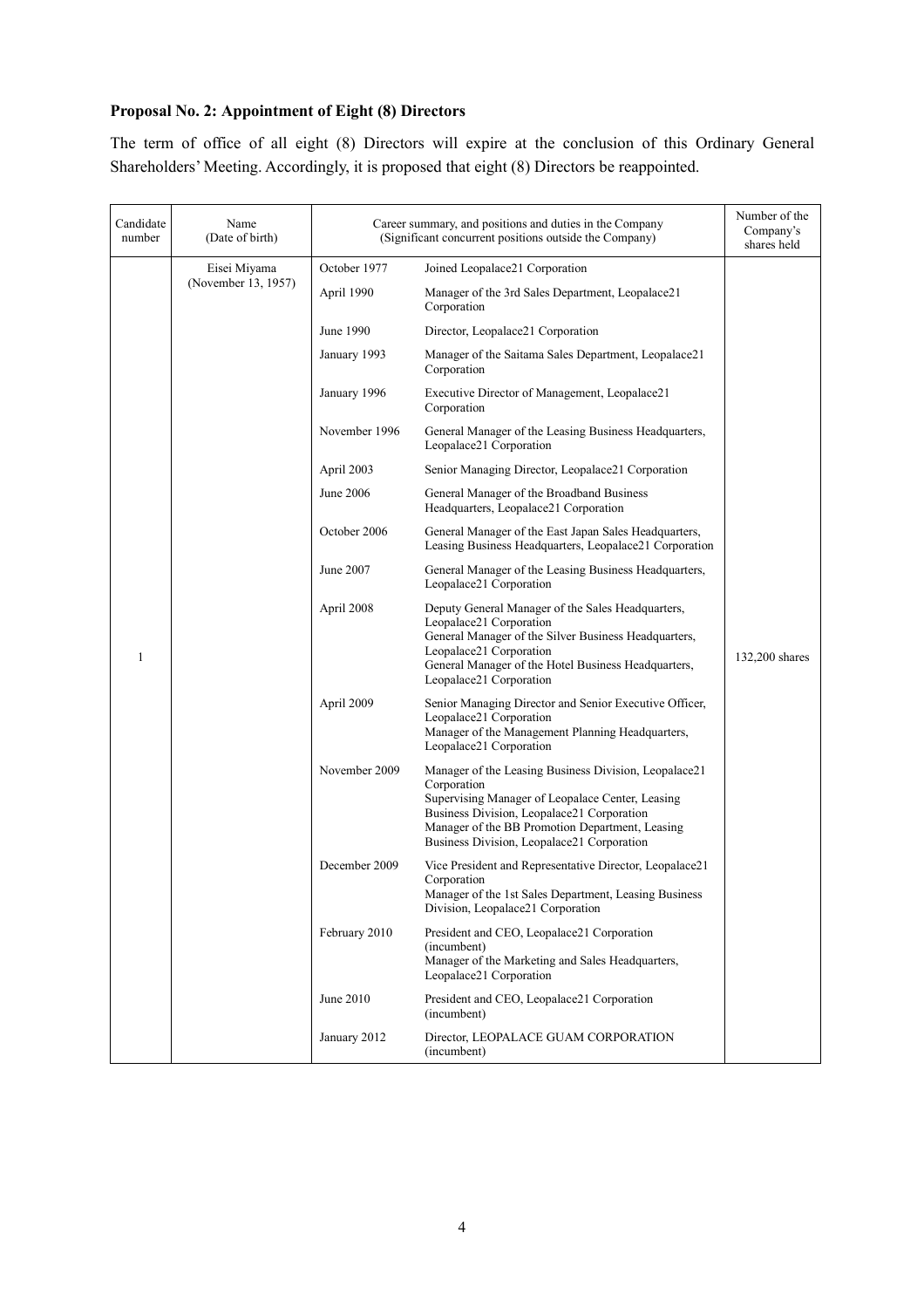| Candidate<br>number | Name<br>(Date of birth) |                | Career summary, and positions and duties in the Company<br>(Significant concurrent positions outside the Company)                                                                                                                                                                                                                                 | Number of the<br>Company's<br>shares held |
|---------------------|-------------------------|----------------|---------------------------------------------------------------------------------------------------------------------------------------------------------------------------------------------------------------------------------------------------------------------------------------------------------------------------------------------------|-------------------------------------------|
|                     | Tadahiro Miyama         | September 1985 | Joined Leopalace21 Corporation                                                                                                                                                                                                                                                                                                                    |                                           |
|                     | (January 21, 1966)      | July 1998      | General Manager of the Kanagawa Sales Headquarters,<br>Leopalace21 Corporation                                                                                                                                                                                                                                                                    |                                           |
|                     |                         | October 2002   | Manager of the Sales and Marketing General<br>Headquarters, Leopalace21 Corporation                                                                                                                                                                                                                                                               |                                           |
|                     |                         | June 2003      | Director, Leopalace21 Corporation<br>Deputy General Manager of the Sales and Marketing<br>General Headquarters, Leopalace21 Corporation                                                                                                                                                                                                           |                                           |
|                     |                         | June 2006      | Deputy General Manager of the Subcontracting Business<br>Headquarters, Leopalace21 Corporation                                                                                                                                                                                                                                                    |                                           |
|                     |                         | October 2006   | Director and Managing Executive Officer, Leopalace21<br>Corporation<br>General Manager of the Subcontracting Business<br>Headquarters, Leopalace21 Corporation                                                                                                                                                                                    |                                           |
|                     |                         | May 2007       | Executive Director of Management, Leopalace21<br>Corporation                                                                                                                                                                                                                                                                                      |                                           |
|                     |                         | June 2007      | General Manager of the East Japan Sales Headquarters,<br>Subcontracting Business Headquarters, Leopalace21<br>Corporation                                                                                                                                                                                                                         |                                           |
| $\overline{2}$      |                         | April 2009     | Executive Director of Management and Managing<br>Executive Officer, Leopalace21 Corporation<br>Manager of the Sales and Marketing General<br>Headquarters, Leopalace21 Corporation<br>Manager of the Subcontracting Business Department,<br>Leopalace21 Corporation<br>Manager of the Subcontracting Sales Department,<br>Leopalace21 Corporation | $10,700$ shares                           |
|                     |                         | October 2009   | Manager of the Sales Planning Department,<br>Subcontracting Business Division, Leopalace21<br>Corporation                                                                                                                                                                                                                                         |                                           |
|                     |                         | April 2010     | Manager of the Construction Subcontracting Business<br>Division, Leopalace21 Corporation<br>Manager of the Eastern Japan Construction<br>Subcontracting Department, the Construction<br>Subcontracting Business Division, Leopalace21<br>Corporation                                                                                              |                                           |
|                     |                         | May 2011       | Director and Senior Executive Officer, Leopalace21<br>Corporation (incumbent)<br>Manager of the Marketing and Sales Headquarters,<br>Leopalace21 Corporation (incumbent)<br>Manager of the Leasing Business Division, Leopalace21<br>Corporation (incumbent)                                                                                      |                                           |
|                     |                         | June 2011      | Director, Leopalace Leasing Corporation (incumbent)<br>Director, PLAZA Guarantee CO., LTD (incumbent)                                                                                                                                                                                                                                             |                                           |
|                     |                         | April 2012     | Manager of the Apartment Construction Subcontracting<br>Business Division, Leopalace21 Corporation (incumbent)                                                                                                                                                                                                                                    |                                           |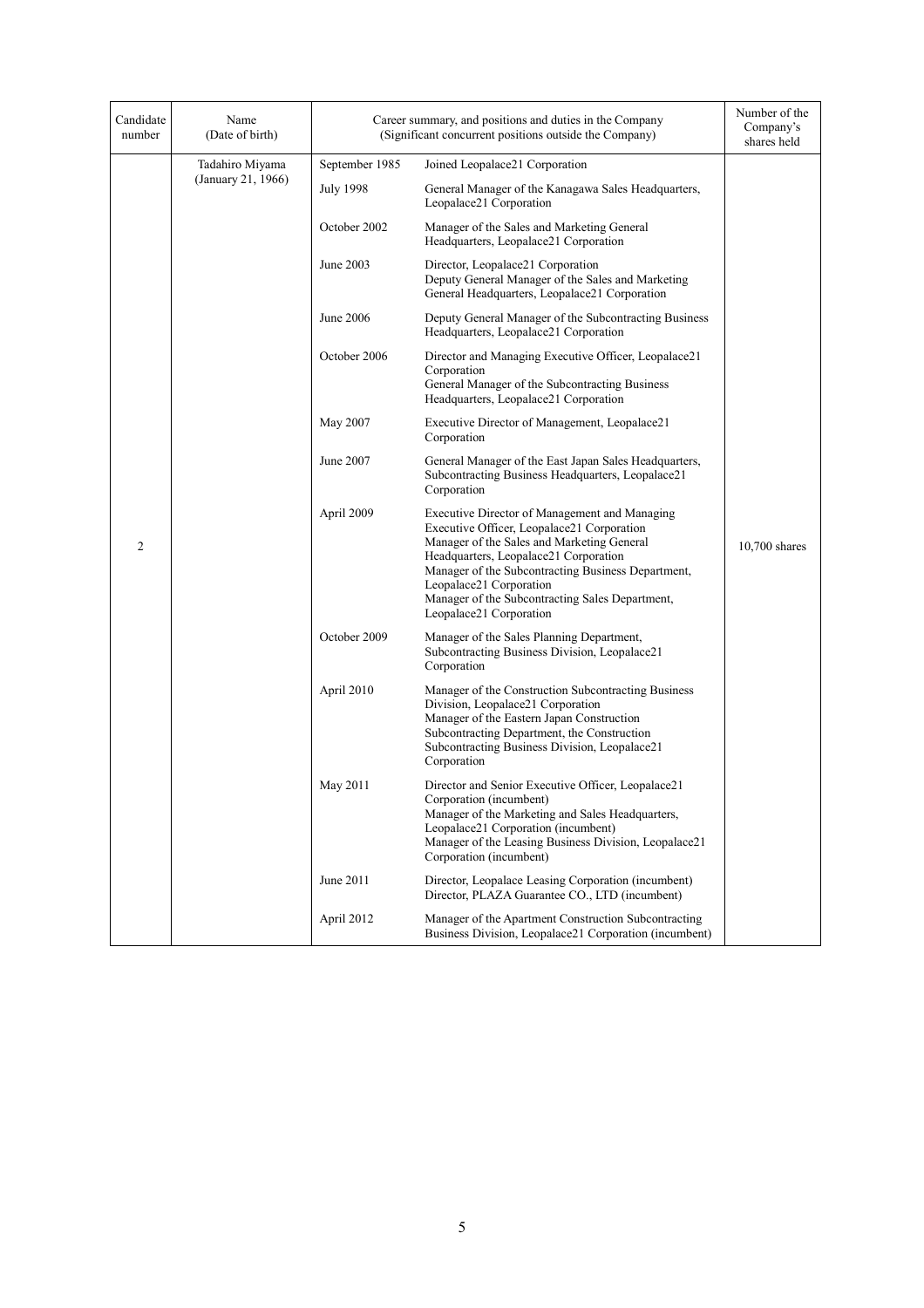| Candidate<br>number | Name<br>(Date of birth)               | Career summary, and positions and duties in the Company<br>(Significant concurrent positions outside the Company) |                                                                                                                                                                       | Number of the<br>Company's<br>shares held |
|---------------------|---------------------------------------|-------------------------------------------------------------------------------------------------------------------|-----------------------------------------------------------------------------------------------------------------------------------------------------------------------|-------------------------------------------|
|                     | Hiroyuki Miyata<br>(November 7, 1947) | April 1972                                                                                                        | Joined Sumitomo Construction Co., Ltd. (now Sumitomo<br>Mitsui Construction Co., Ltd.)                                                                                |                                           |
|                     |                                       | June 2005                                                                                                         | Representative Director, President and Corporate Officer,<br>Sumitomo Mitsui Construction Co., Ltd.                                                                   |                                           |
|                     |                                       | June 2006                                                                                                         | Representative Director, Deputy Chairman and Corporate<br>Officer, Sumitomo Mitsui Construction Co., Ltd.                                                             |                                           |
|                     |                                       | April 2007                                                                                                        | Director and Deputy Chairman, Sumitomo Mitsui<br>Construction Co., Ltd.                                                                                               |                                           |
|                     |                                       | April 2008                                                                                                        | Joined Leopalace21 Corporation<br>Senior Executive Officer, Leopalace21 Corporation<br>General Manager of the Administrative Headquarters,<br>Leopalace21 Corporation |                                           |
| 3                   |                                       | June 2008                                                                                                         | Director and Senior Executive Officer,<br>Leopalace21 Corporation (incumbent)                                                                                         | 13,200 shares                             |
|                     |                                       | April 2009                                                                                                        | Manager of the Management Headquarters,<br>Leopalace21 Corporation                                                                                                    |                                           |
|                     |                                       | November 2009                                                                                                     | Manager of the Business Planning Headquarters,<br>Leopalace21 Corporation                                                                                             |                                           |
|                     |                                       | May 2011                                                                                                          | Manager of the General Planning Office,<br>Leopalace21 Corporation                                                                                                    |                                           |
|                     |                                       | January 2012                                                                                                      | Representative Director, Leopalace Travel, Ltd.<br>(incumbent)<br>Representative Director, LEOPALACE GUAM<br><b>CORPORATION</b> (incumbent)                           |                                           |
|                     |                                       | April 2012                                                                                                        | Representative in charge of the General Planning<br>Headquarters, Leopalace21 Corporation (incumbent)                                                                 |                                           |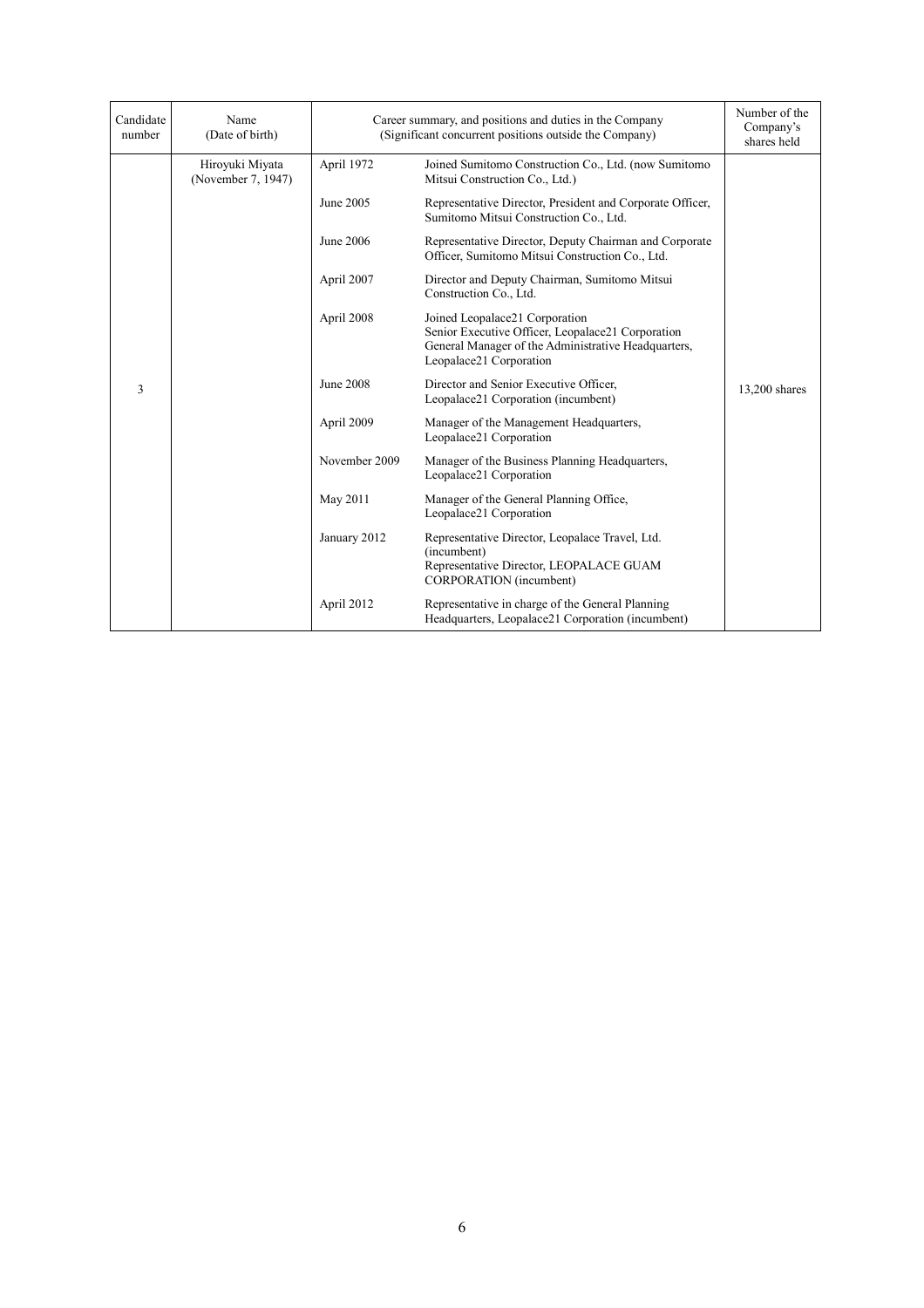| Candidate<br>number | Name<br>(Date of birth) |               | Career summary, and positions and duties in the Company<br>(Significant concurrent positions outside the Company)                                                                                                             | Number of the<br>Company's<br>shares held |
|---------------------|-------------------------|---------------|-------------------------------------------------------------------------------------------------------------------------------------------------------------------------------------------------------------------------------|-------------------------------------------|
|                     | Yoshikazu Miike         | April 1976    | Joined Sankei Co., Ltd.                                                                                                                                                                                                       |                                           |
|                     | (July 8, 1957)          | October 1980  | Joined Leopalace21 Corporation                                                                                                                                                                                                |                                           |
|                     |                         | April 1999    | Manager of the Sales and Marketing General<br>Headquarters, Leopalace21 Corporation                                                                                                                                           |                                           |
|                     |                         | June 1999     | Director, Leopalace21 Corporation<br>Deputy General Manager of the Sales and Marketing<br>General Headquarters, Leopalace21 Corporation                                                                                       |                                           |
|                     |                         | October 2003  | Deputy General Manager of the Leasing Business<br>Headquarters, Leopalace21 Corporation                                                                                                                                       |                                           |
|                     |                         | October 2006  | Director and Managing Executive Officer, Leopalace21<br>Corporation (incumbent)<br>Representative in charge of the Kyushu region, West<br>Japan Sales Headquarters, Leasing Business<br>Headquarters, Leopalace21 Corporation |                                           |
|                     |                         | June 2007     | Representative in charge of the West Japan regions,<br>Leasing Business Headquarters, Leopalace21 Corporation                                                                                                                 |                                           |
| 4                   |                         | April 2008    | Representative in charge of the East Japan regions,<br>Leasing Business Headquarters, Leopalace21 Corporation                                                                                                                 | 64,900 shares                             |
|                     |                         | April 2009    | Manager of the Related Business Headquarters,<br>Leopalace21 Corporation<br>Manager of the Silver Business Department, Leopalace21<br>Corporation                                                                             |                                           |
|                     |                         | April 2010    | Manager of the Leasing Business Division, Leopalace21<br>Corporation<br>Manager of the Western Japan Leasing and Administration<br>Department, Leasing Business Division, Leopalace21<br>Corporation                          |                                           |
|                     |                         | May 2011      | Manager of the Related Businesses Division,<br>Leopalace21 Corporation                                                                                                                                                        |                                           |
|                     |                         | February 2012 | Manager of the Hotel and Resort Business Division,<br>Leopalace21 Corporation<br>Director, LEOPALACE GUAM CORPORATION<br>(incumbent)                                                                                          |                                           |
|                     |                         | March 2012    | Director, Leopalace Travel, Ltd. (incumbent)                                                                                                                                                                                  |                                           |
|                     |                         | April 2012    | Deputy Manager of the Related Businesses Division,<br>Leopalace21 Corporation (incumbent)                                                                                                                                     |                                           |
|                     | Kou Kimura              | April 1981    | Joined Keio Eiga Co., Ltd.                                                                                                                                                                                                    |                                           |
|                     | (January 19, 1955)      | May 1984      | Joined Leopalace21 Corporation                                                                                                                                                                                                |                                           |
|                     |                         | May 1995      | Manager of the Construction Department, Construction<br>Division, Leopalace21 Corporation                                                                                                                                     |                                           |
|                     |                         | June 1999     | Director, Leopalace21 Corporation                                                                                                                                                                                             |                                           |
|                     |                         | May 2002      | Manager of the Construction Division, Leopalace21<br>Corporation                                                                                                                                                              |                                           |
| 5                   |                         | June 2006     | General Manager of the Construction Headquarters,<br>Leopalace21 Corporation                                                                                                                                                  |                                           |
|                     |                         | October 2006  | Director and Managing Executive Officer, Leopalace21<br>Corporation (incumbent)                                                                                                                                               | 25,700 shares                             |
|                     |                         | April 2009    | Manager of the Construction Division, Leopalace21<br>Corporation                                                                                                                                                              |                                           |
|                     |                         | April 2010    | Manager of the Core Business Management Division,<br>Leopalace21 Corporation                                                                                                                                                  |                                           |
|                     |                         | May 2011      | Manager of the Apartment Construction Subcontracting<br>Business Division, Leopalace21 Corporation                                                                                                                            |                                           |
|                     |                         | April 2012    | Deputy Manager of the Apartment Construction<br>Subcontracting Business Division, Leopalace21<br>(incumbent)                                                                                                                  |                                           |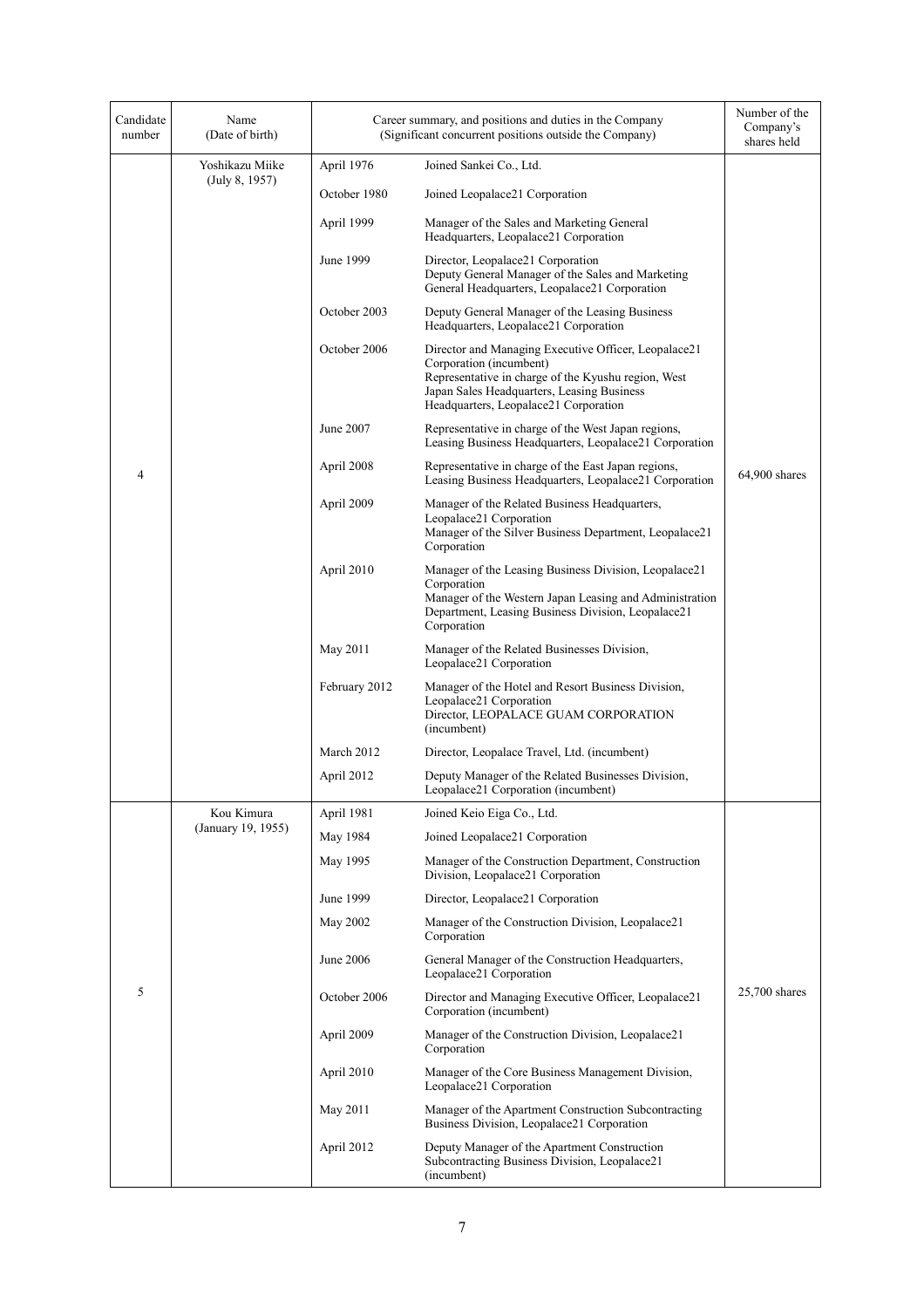| Candidate<br>number | Name<br>(Date of birth)              |                | Career summary, and positions and duties in the Company<br>(Significant concurrent positions outside the Company)                                                          | Number of the<br>Company's<br>shares held |
|---------------------|--------------------------------------|----------------|----------------------------------------------------------------------------------------------------------------------------------------------------------------------------|-------------------------------------------|
|                     | Fumiaki Yamamoto<br>(April 1, 1957)  | April 1979     | Joined The Kyowa Bank, Ltd. (now Resona Bank,<br>Limited)                                                                                                                  |                                           |
|                     |                                      | November 2002  | General Manager, Credit 3rd Department, The Asahi<br>Bank, Ltd. (now Resona Bank, Limited)                                                                                 |                                           |
|                     |                                      | April 2004     | Executive Officer, Vice Head and General Manager of<br>Credit Administration Department, Resona Bank, Limited                                                              |                                           |
|                     |                                      | April 2008     | Executive Officer, in charge of Credit Planning<br>Department, Resona Bank, Limited                                                                                        |                                           |
| 6                   |                                      | April 2010     | Joined Leopalace21 Corporation<br>Managing Executive Officer, Leopalace21 Corporation<br>Manager of the Business Structure Reform Headquarters,<br>Leopalace21 Corporation | 6,400 shares                              |
|                     |                                      | June 2010      | Director and Managing Executive Officer, Leopalace21<br>Corporation (incumbent)                                                                                            |                                           |
|                     |                                      | May 2011       | Manager of the Business Management Headquarters,<br>Leopalace21 Corporation                                                                                                |                                           |
|                     |                                      | April 2012     | Manager of the General Planning Headquarters,<br>Leopalace21 Corporation (incumbent)<br>Manager of the Related Businesses Division, Leopalace21<br>Corporation (incumbent) |                                           |
|                     | Yuzuru Sekiya<br>(September 1, 1957) | April 1980     | Joined The Sumitomo Bank, Limited (now Sumitomo<br>Mitsui Banking Corporation)                                                                                             |                                           |
|                     |                                      | April 2004     | Manager of Tokyo Credit Business Dept. IV, Sumitomo<br>Mitsui Banking Corporation                                                                                          |                                           |
|                     |                                      | June 2005      | General Manager of Kitakyushu Corporate Business<br>Office, Sumitomo Mitsui Banking Corporation                                                                            |                                           |
|                     |                                      | April 2008     | Head of Credit Monitoring Dept. of Credit Dept. I, Middle<br>Market Banking Unit, Sumitomo Mitsui Banking<br>Corporation                                                   |                                           |
| $\tau$              |                                      | April 2010     | Joined Leopalace21 Corporation on loan<br>Executive Officer, Leopalace21 Corporation<br>Deputy General Manager of Management Headquarters,<br>Leopalace21 Corporation      | $6,700$ shares                            |
|                     |                                      | June 2010      | Director and Executive Officer, Leopalace21 Corporation                                                                                                                    |                                           |
|                     |                                      | May 2011       | Deputy Manager of the Business Management<br>Headquarters, Leopalace21 Corporation                                                                                         |                                           |
|                     |                                      | April 2012     | Director and Managing Executive Officer, Leopalace21<br>Corporation (incumbent)<br>Manager of the Business Management Headquarters,<br>Leopalace21 Corporation (incumbent) |                                           |
|                     | Tetsuji Taya                         | April 1987     | Joined The Fuji Bank, Limited (now Mizuho Bank, Ltd.)                                                                                                                      |                                           |
|                     | (December 14, 1963)                  | April 2007     | Board Member & Managing Director, Industrial Growth<br>Platform, Inc.                                                                                                      |                                           |
| 8                   |                                      | September 2009 | Representative Director, Industrial Growth Platform, Inc.                                                                                                                  | 900 shares                                |
|                     |                                      | June 2010      | Director, Leopalace21 Corporation (incumbent)                                                                                                                              |                                           |
|                     |                                      | March 2011     | Board Member & Managing Director, Industrial Growth<br>Platform, Inc. (incumbent)                                                                                          |                                           |

Notes:

- 1. There is no particular conflict of interest between any of the candidates and the Company.
- 2. Mr. Tetsuji Taya is a candidate for Outside Director.
- 3. Mr. Tetsuji Taya will use his abundant knowledge and experience accumulated during his career as well as his keen insight to provide advice on the overall management of the Company and strengthen the monitoring functions of the execution of duties, therefore, we ask for his appointment as Outside Director.
- 4. Mr. Tetsuji Taya is currently an Outside Director of the Company. His term as an Outside Director will be two years at the conclusion of this General Shareholders' Meeting.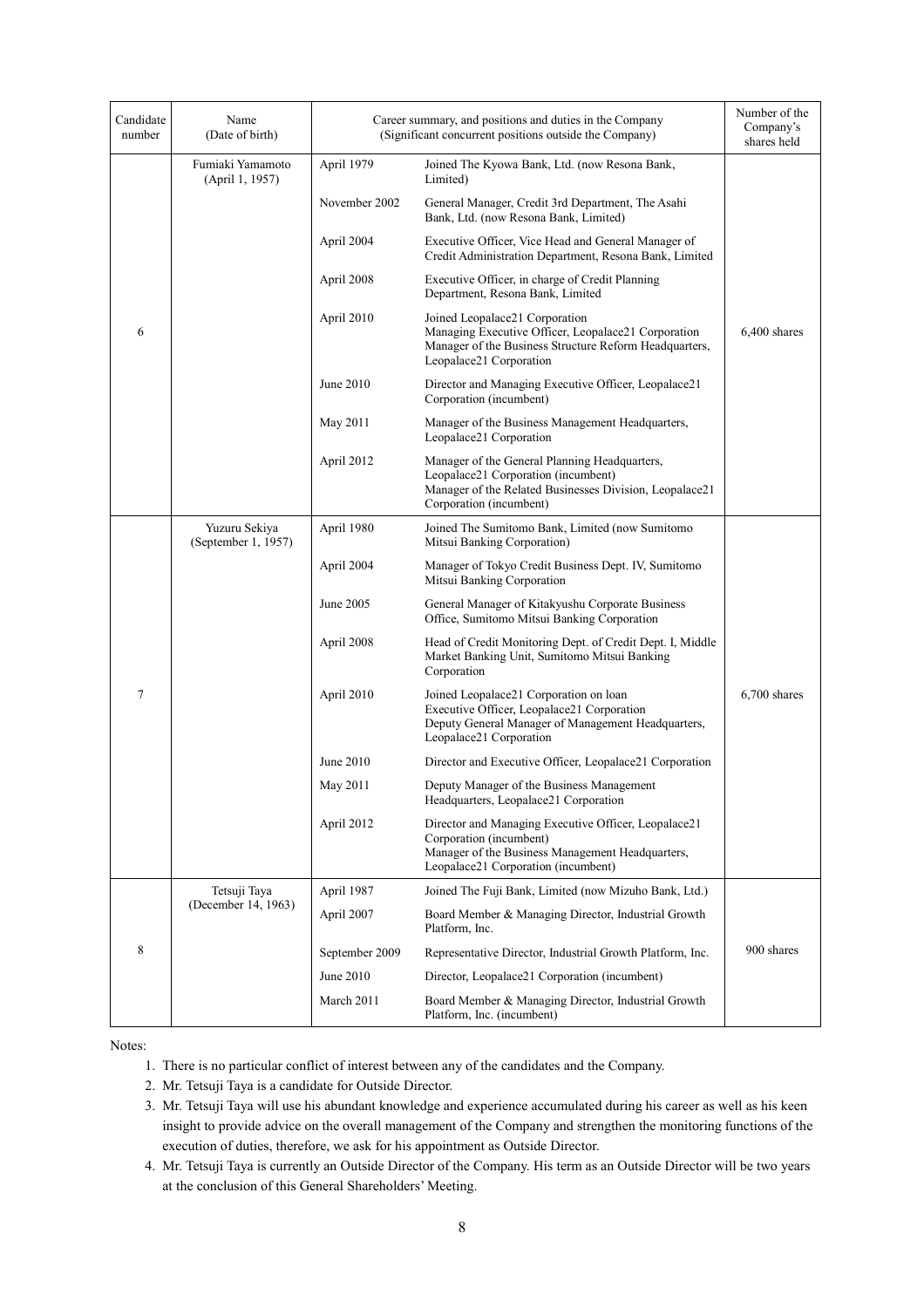5. In accordance with the provisions of Article 427, Paragraph 1 of the Companies Act, the Company has entered into a limited liability agreement with Mr. Taya limiting his liability for damages under Article 423, Paragraph 1 of the Companies Act, to the minimum limit amount prescribed by laws and regulations. The Company will continue this agreement if his reappointment is approved.